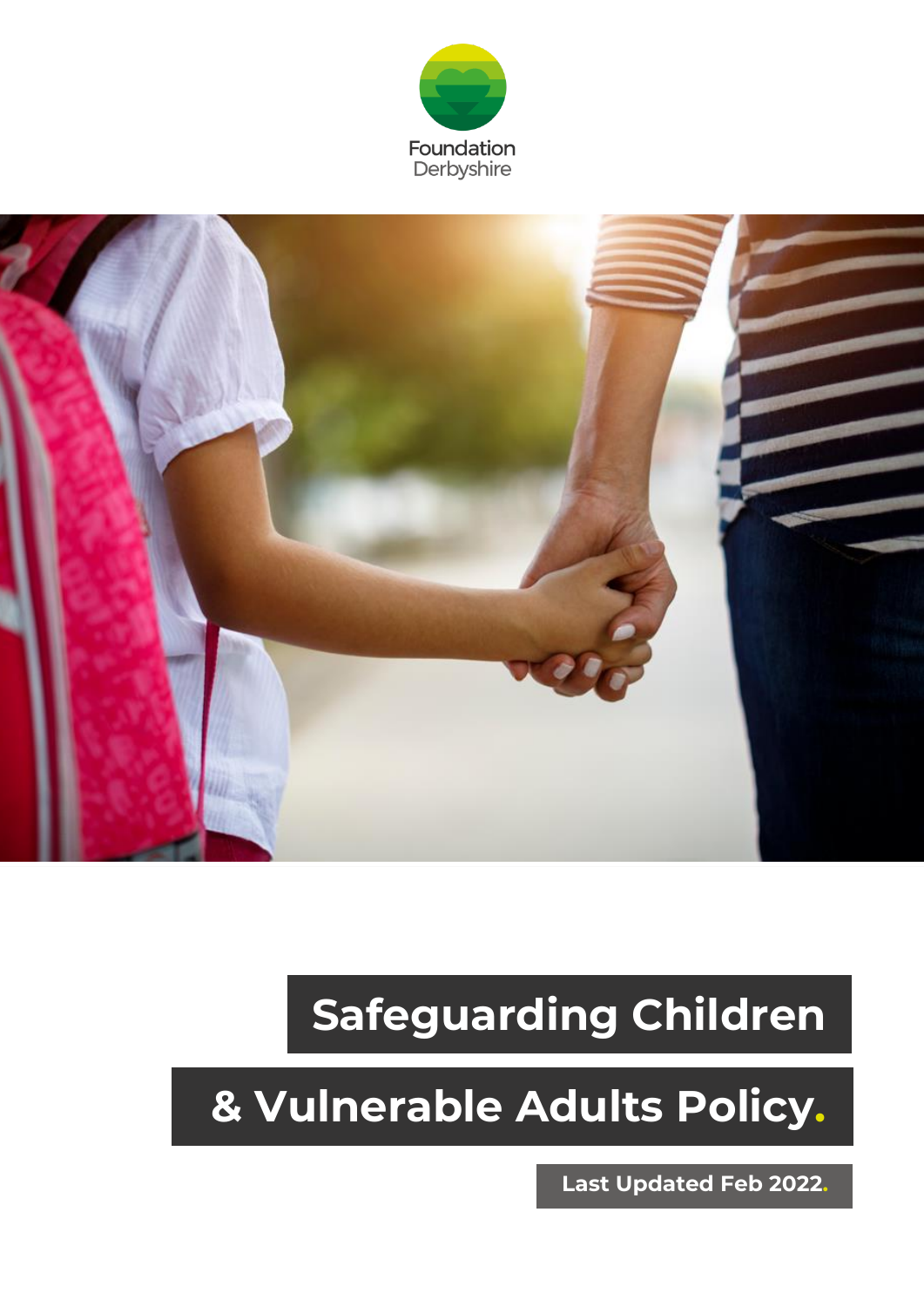### **Policy Statement.**

The welfare and safety of all vulnerable people is a paramount consideration for Foundation Derbyshire ("the Foundation") and we recognise that all children, young people and vulnerable adults, whatever their age, culture, disability, gender, language, racial origin, socio-economic status, religious belief and/or sexual identity have the right to safeguarding from abuse.

As a grant-giving organisation, the Foundation does not usually come into direct contact with children and vulnerable adults. It recognises, however, that it has a key role to play in promoting their protection in our local community through the groups that we fund.

To promote welfare and safety of vulnerable people the Foundation will, through its policy of investing in our communities, fund groups that promote the physical, intellectual and social development of vulnerable people, particularly those who are disadvantaged.

The Foundation is committed to ensuring that our working practices minimise the risk of abuse of vulnerable people that use the services of our grant recipients and acknowledges that the staff, volunteers, and Trustees of the Foundation have a duty to identify abuse and report it.

## **Definitions.**

A child is under the age of 18 (as defined in the United Nations convention on the Rights of a Child).

A vulnerable adult is a person aged 18 years or over who may be unable to take care of themselves or protect themselves from harm or from being exploited.

This may include a person who:

- Is elderly and frail
- Has a mental illness
- Has dementia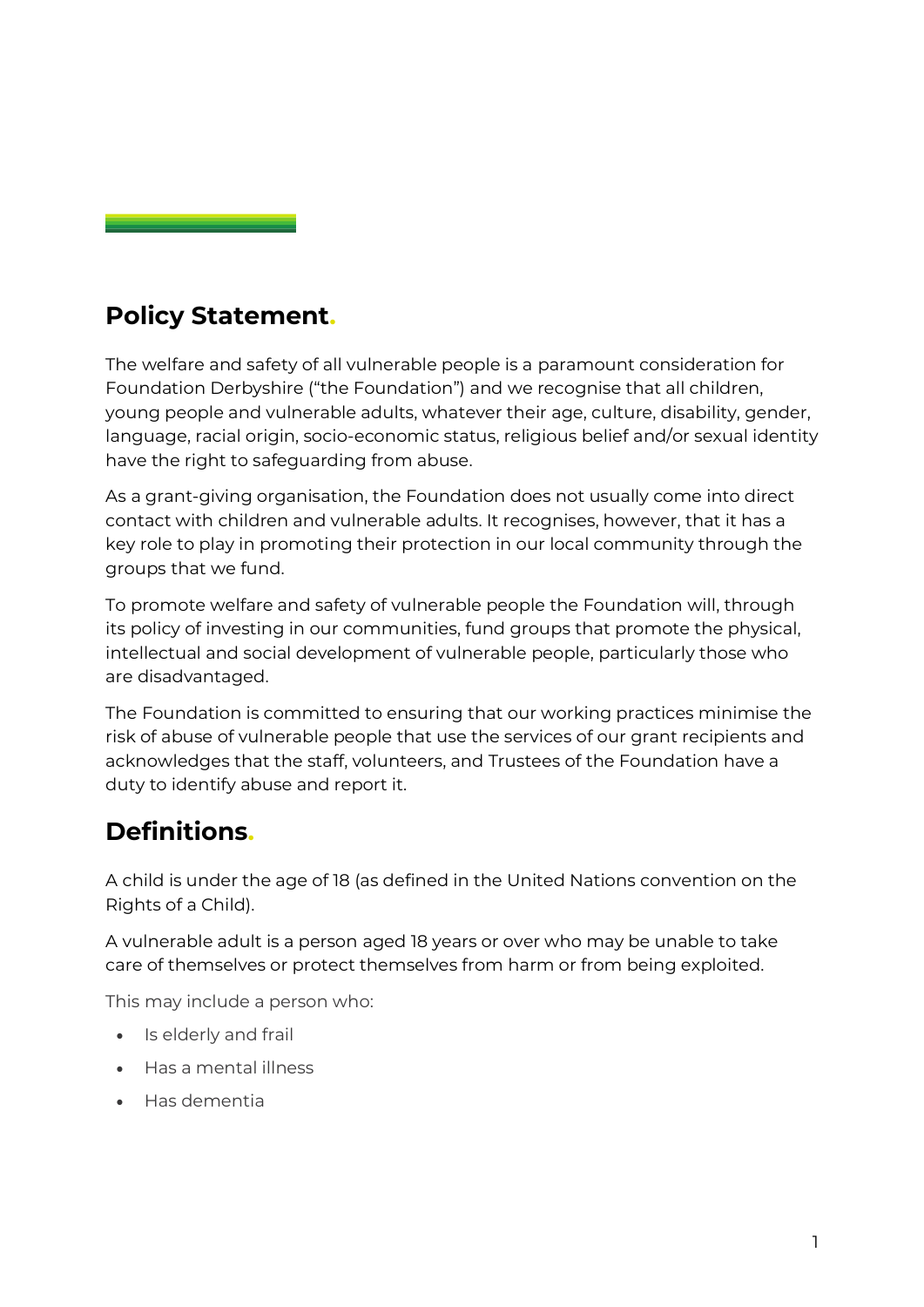- Has a physical or sensory disability
- Has a learning disability
- Has a severe physical illness
- Is a substance misuser
- Is homeless

Abuse of a vulnerable person may consist of a single act or repeated acts and may occur as a result of a failure to undertake action or appropriate care tasks. It may be an act of neglect or an omission to act, or it may occur where a vulnerable person is persuaded to enter into a financial or sexual transaction to which they have not, or cannot, consent. Abuse can occur in any relationship and may result in significant harm to, or exploitation of, the individual.

Concerns about abuse may be raised and reported as a result of a single incident or repeated incidents of abuse. However, some issues of abuse relate to neglect and poor standards of care. They are ongoing and if ignored may result in a severe deterioration in both physical and mental health and even death.

Anyone who has concerns about poor care standards and neglect in a care setting may raise these within the service or appropriate authorities. Where these concerns relate to a vulnerable adult living in their own home, with family or with informal carers, they must be reported to the appropriate authorities.

The 'No Secrets' report issued by the Department of Health in 2000 suggests the following as the main types of abuse:

- Physical abuse including hitting, slapping, pushing, kicking, misuse of medication, restraint, or inappropriate sanctions.
- Sexual abuse including rape and sexual assault or sexual acts to which the vulnerable person has not consented, or could not consent or was pressured into consenting.
- Psychological abuse including emotional abuse, threats of harm or abandonment, deprivation of contact, humiliation, blaming, controlling, intimidation, coercion, harassment, verbal abuse, isolation or withdrawal from services or supportive networks.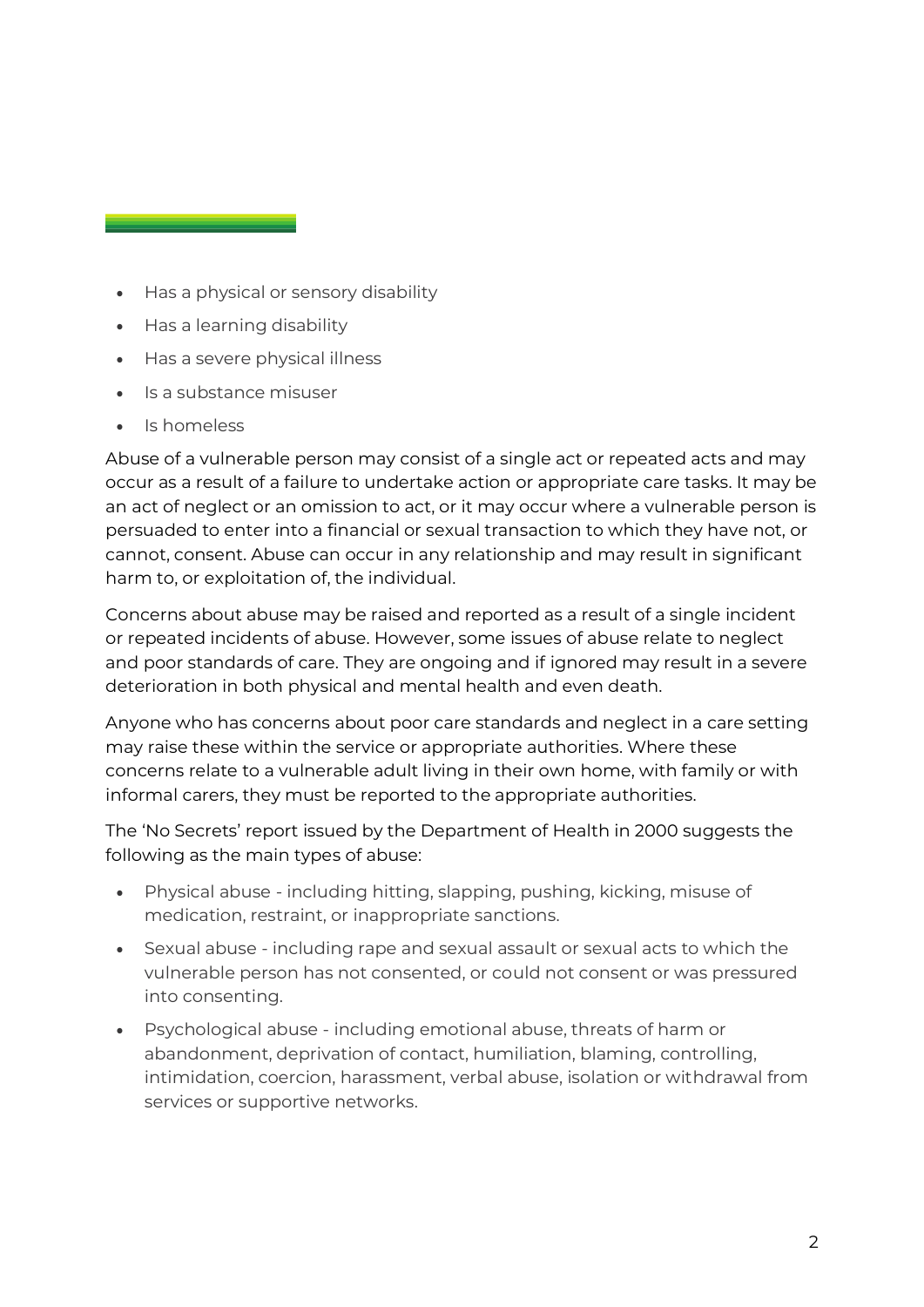- Financial or material abuse including theft, fraud, exploitation, pressure in connection with wills, property or inheritance or financial transactions, or the misuse or misappropriation of property, possessions or benefits.
- Neglect and acts of omission including ignoring medical or physical care needs, failure to provide access to appropriate health, social care or educational services, the withholding of the necessities of life, such as medication, adequate nutrition and heating.
- Discriminatory abuse including race, sex, culture, religion, politics, that is based on a person's disability, age or sexuality and other forms of harassment, slurs or similar treatment, hate crime.
- Institutional abuse Institutional abuse, although not a separate category of abuse in itself, requires specific mention simply to highlight that people placed in any kind of care home or day care establishment are potentially vulnerable to abuse and exploitation. This can be especially so when care standards and practices fall below an acceptable level as detailed in the contract specification.
- Multiple forms of abuse Multiple forms of abuse may occur in an ongoing relationship or an abusive service setting to one person, or to more than one person at a time, making it important to look beyond single incidents or breaches in standards, to underlying dynamics and patterns of harm. Any or all of these types of abuse may be perpetrated as the result of deliberate intent and targeting of vulnerable people, negligence or ignorance.

## **Implementation of this Policy.**

The Chief Executive will be responsible for ensuring that this Safeguarding Vulnerable Persons Policy is implemented, monitored and audited. The policy forms part of the Foundation's policies and procedures and is thus reviewed at least every 3 years.

It is the responsibility of all staff, volunteers and Trustees:

- To be familiar with the vulnerable people's policy
- To take appropriate action in line with the policy of Foundation Derbyshire
- To declare any existing or subsequent convictions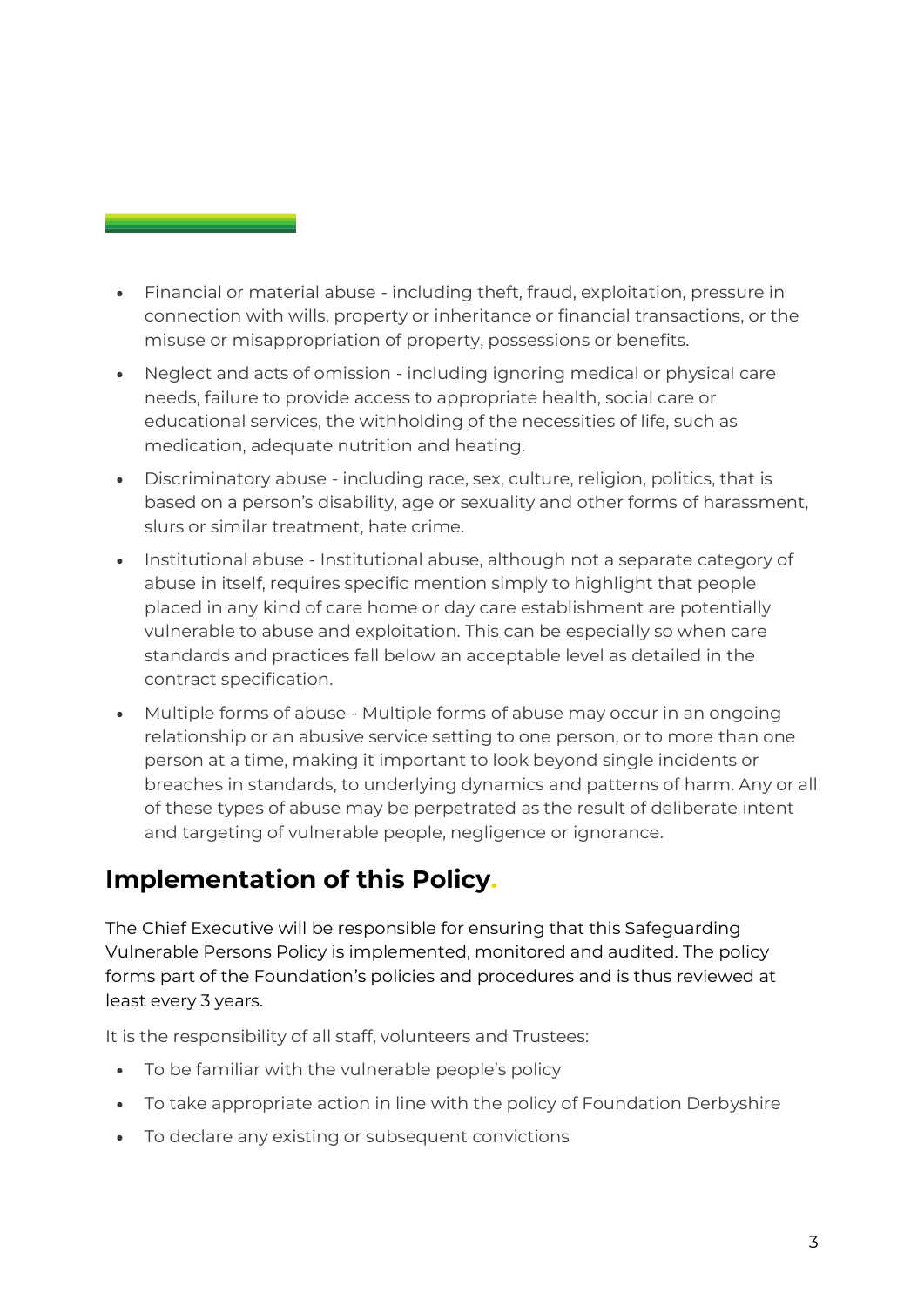## **Safeguarding and Foundation Grantmaking.**

Responsibility for ensuring the safety of vulnerable people taking part in projects funded by the Foundation rests with the projects themselves.

However, as part of its assessment and decision making process, the Foundation will take reasonable steps to ensure that funded projects have suitable safeguarding vulnerable persons policies and procedures in place.

In order to keep vulnerable people safe from harm, grant applicants working with children and young people will therefore be required to provide evidence of having their own robust safeguarding vulnerable persons policy in place which will:

- Introduce reference and checking procedures to ensure that all adults working with vulnerable persons, whether paid or voluntarily, complete a disclosure application to the Disclosure and Barring Service;
- Ensure that unchecked adults and volunteers have appropriate supervision and are not left alone with vulnerable persons;
- Prevent abuse by setting out a code of conduct for adults when working with vulnerable persons;
- Encourage training of staff and volunteers and awareness of safeguarding vulnerable persons issues;
- Ensure that all staff and volunteers know how to respond appropriately if a disclosure is made;
- Have a named individual who will be responsible for keeping records and reporting concerns to Social Services;
- Establish a risk assessment policy to reduce the likelihood of physical harm to vulnerable people in the care of the group;
- Ensure that if a group does not yet have an adequate safeguarding vulnerable persons policy the Foundation will offer advice or signpost applicants to appropriate help when drawing up their appropriate safeguarding policies;
- Signpost applicants to training.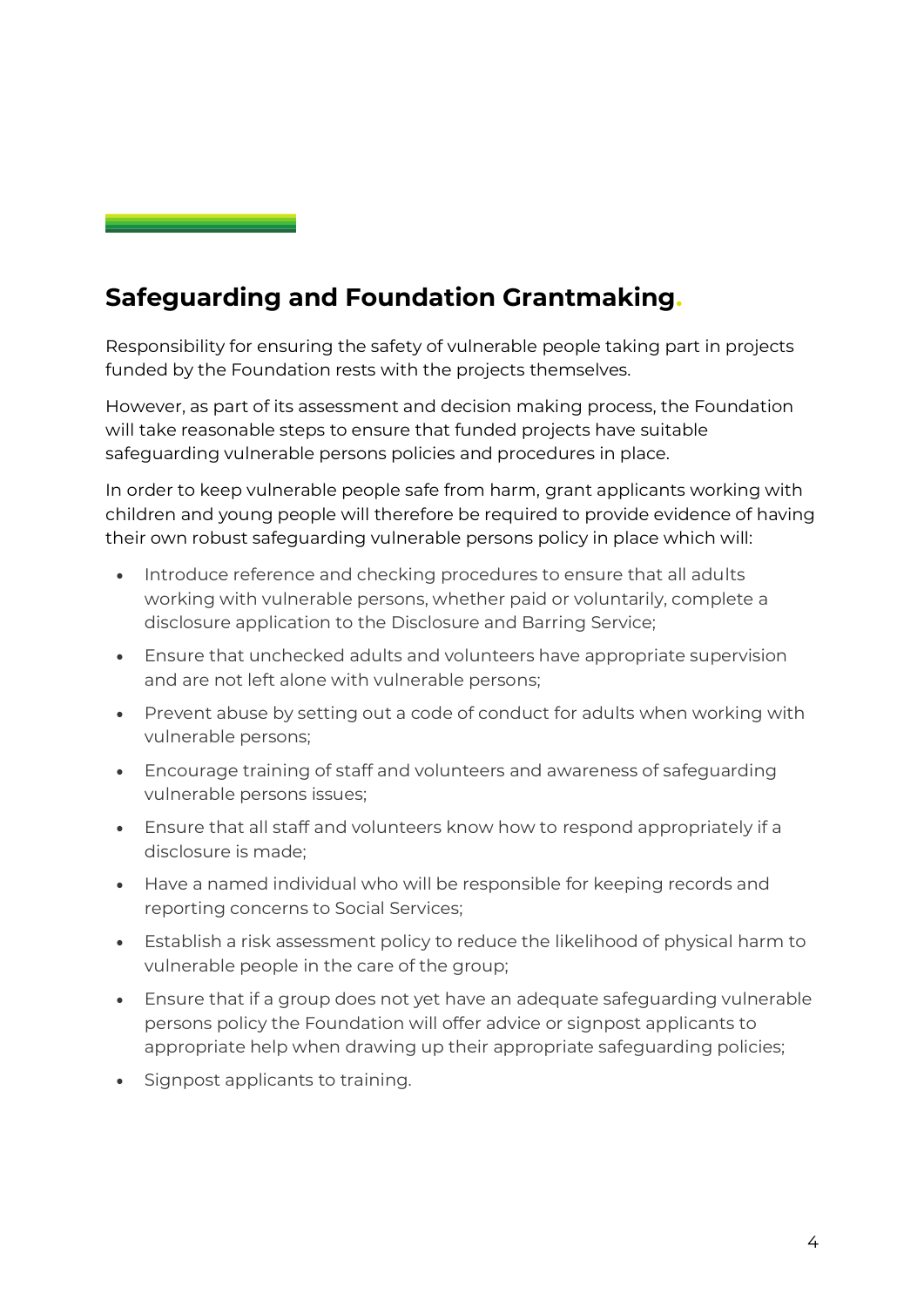To enable groups to fully address safeguarding issues the Foundation will also ensure that:

- Where possible and appropriate, groups can request additional funding to enable them to follow best practice in safeguarding vulnerable persons.
- Groups requesting specialist support to enable them to ensure safeguarding vulnerable persons will be referred to suitable sources

### **Safe Recruitment Practice.**

All staff and volunteers are interviewed and two references taken up. Thorough induction training is provided to ensure staff/volunteers are aware of the Foundation's core values, confidentiality, and ethos of developing and promoting good practice. Staff and volunteers are given regular supervision and training needs are assessed regularly.

The Chief Executive will ensure that newly recruited staff, Trustees and volunteers are aware of the Foundation's safeguarding vulnerable persons policy and procedures.

#### **Procedure in the event of a disclosure.**

It is important that vulnerable people are protected from abuse. All complaints, allegations or suspicions must be taken seriously.

This procedure must be followed whenever an allegation of abuse is made or when there is a suspicion that a vulnerable person has been abused.

Promises of confidentiality must not be given as this may conflict with the need to ensure the safety and welfare of the individual.

• Any suspicion, allegation or incident of abuse picked up for example by a visit, conversation by email or telephone, must be reported to the Chief Executive as soon as possible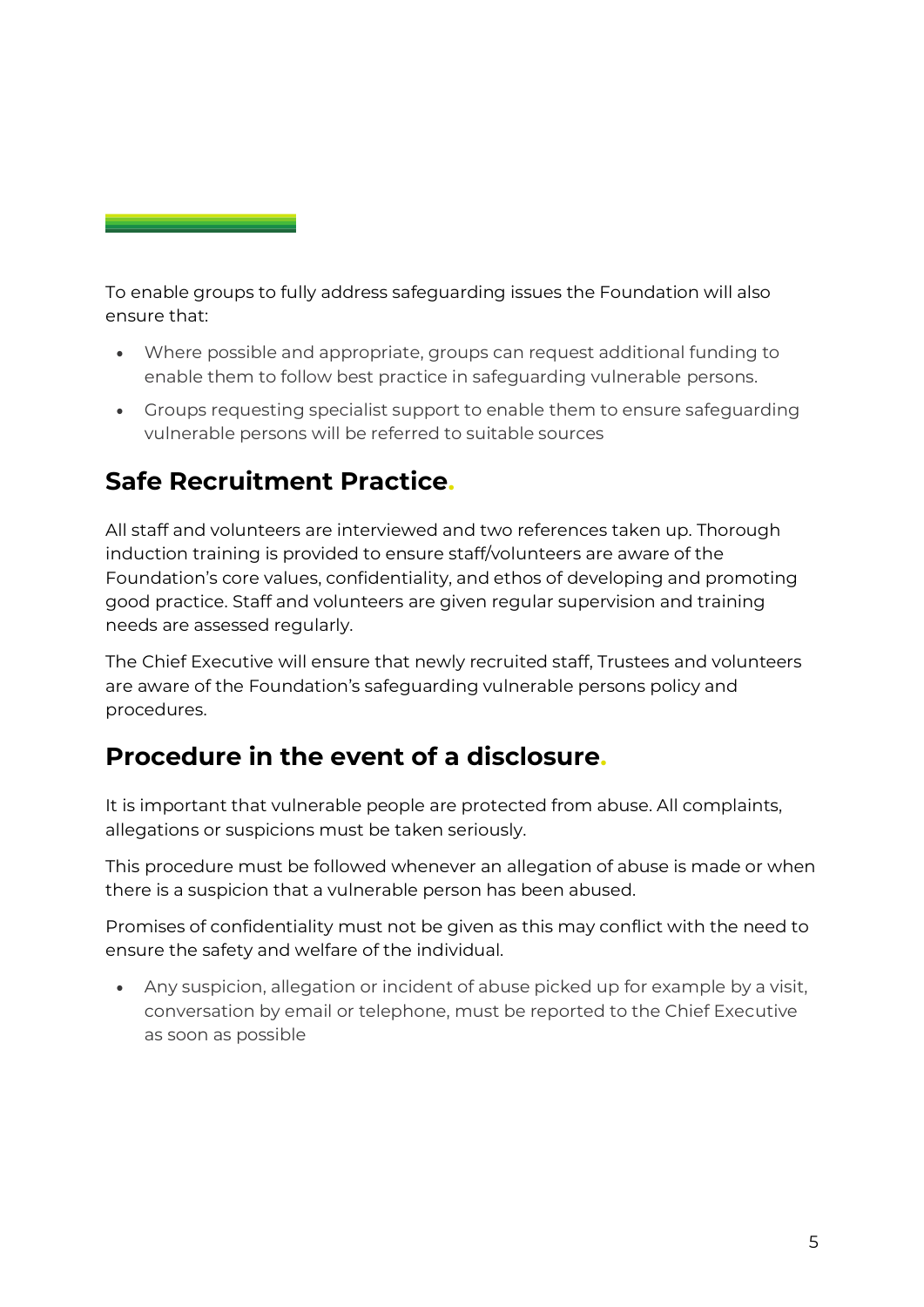- A full record shall be made of the nature of the allegation and any other relevant information. This must include the date, the time and the place where the alleged abuse happened, your name and the names of others present, the name of the complainant and, where different, the name of the person who has allegedly been abused, the nature of the alleged abuse, a description of any injuries observed and the account which has been given of the allegation.
- The Chief Executive shall immediately telephone and report the matter to the appropriate authorities and safeguarding vulnerable persons support agency.
- A written record of the date and time of the report shall be made, including the name and position of the person to whom the matter is reported.

NB. Under no circumstances should any member of staff or volunteer at the Foundation attempt to investigate an incident or allegation themselves.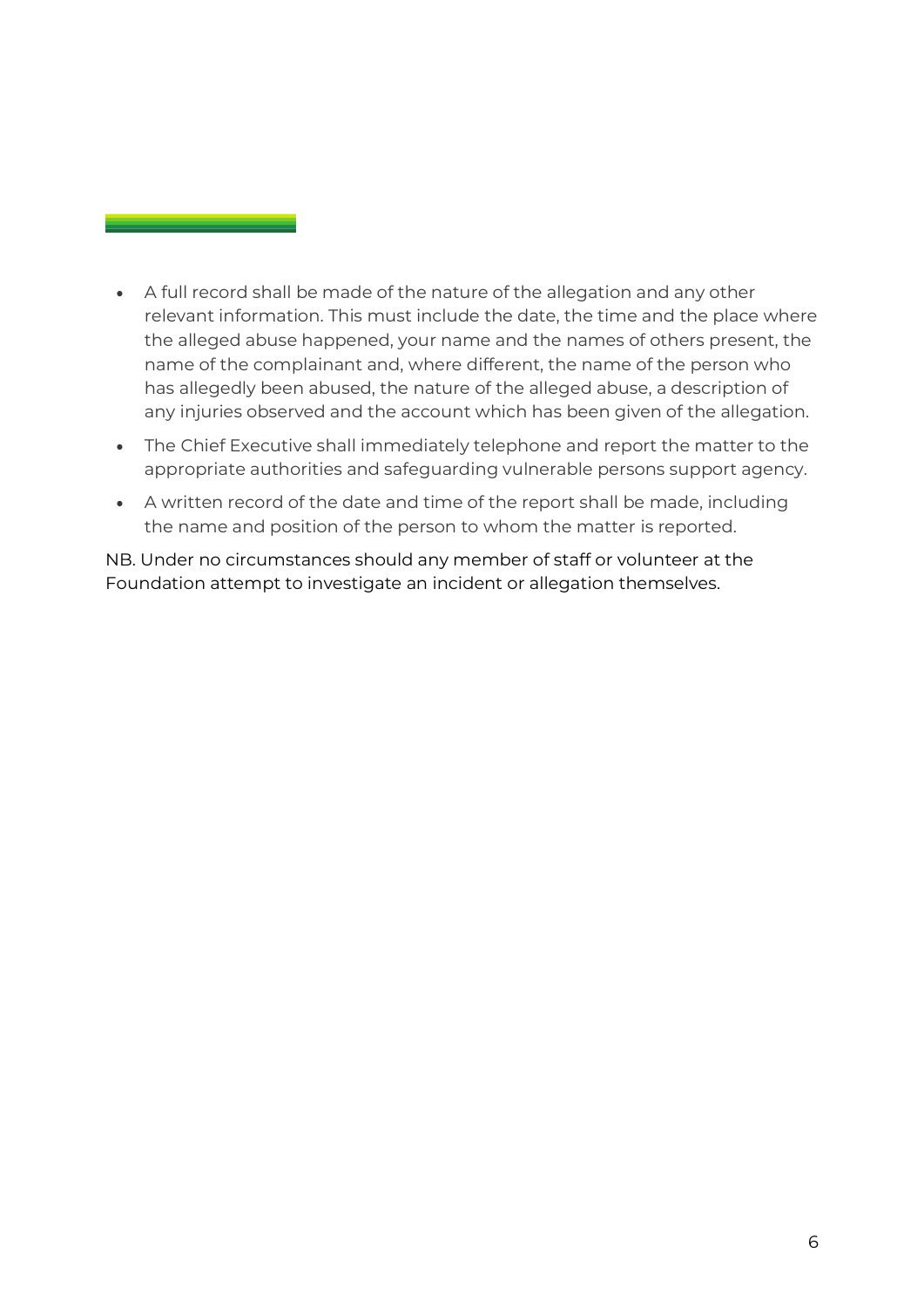## **Further Information and Reading:**

The Derby and Derbyshire Safeguarding Vulnerable Adults Partnership is multi agency, led by the local authorities with the remit to steer and provide governance to the joint arrangements for safeguarding vulnerable adults. They have produced and agreed a policy and procedure, which can be found at..

*[http://www.saferderbyshire.gov.uk/our-priorities/adults/professional](http://www.saferderbyshire.gov.uk/our-priorities/adults/professional-guidance/default.asp)[guidance/default.asp](http://www.saferderbyshire.gov.uk/our-priorities/adults/professional-guidance/default.asp)*

Further information can be found on the Derby & Derbyshire Safeguarding Adults Board (and policy/procedure for reporting) can be found at:

*<http://www.derbysab.org.uk/>*

*[http://www.derbysab.org.uk/media/derby-sab/content](http://www.derbysab.org.uk/media/derby-sab/content-assets/documents/safeguarding-adults-policy-and-procedures-10-08-2015.pdf)[assets/documents/safeguarding-](http://www.derbysab.org.uk/media/derby-sab/content-assets/documents/safeguarding-adults-policy-and-procedures-10-08-2015.pdf) [adults-policy-and-procedures-10-08-2015.pdf](http://www.derbysab.org.uk/media/derby-sab/content-assets/documents/safeguarding-adults-policy-and-procedures-10-08-2015.pdf)*

Additional information on safeguarding children can be found on the websites of the Derby Safeguarding Children website:

*<http://www.derbyscb.org.uk/>*

and the Derbyshire Safeguarding Children website: *<http://www.derbyshirescb.org.uk/>*

The Derby and Derbyshire Safeguarding Children's Board have produced and agreed a policy and procedure, which can be found at:

*<http://derbyshirescbs.proceduresonline.com/chapters/contents.html>*